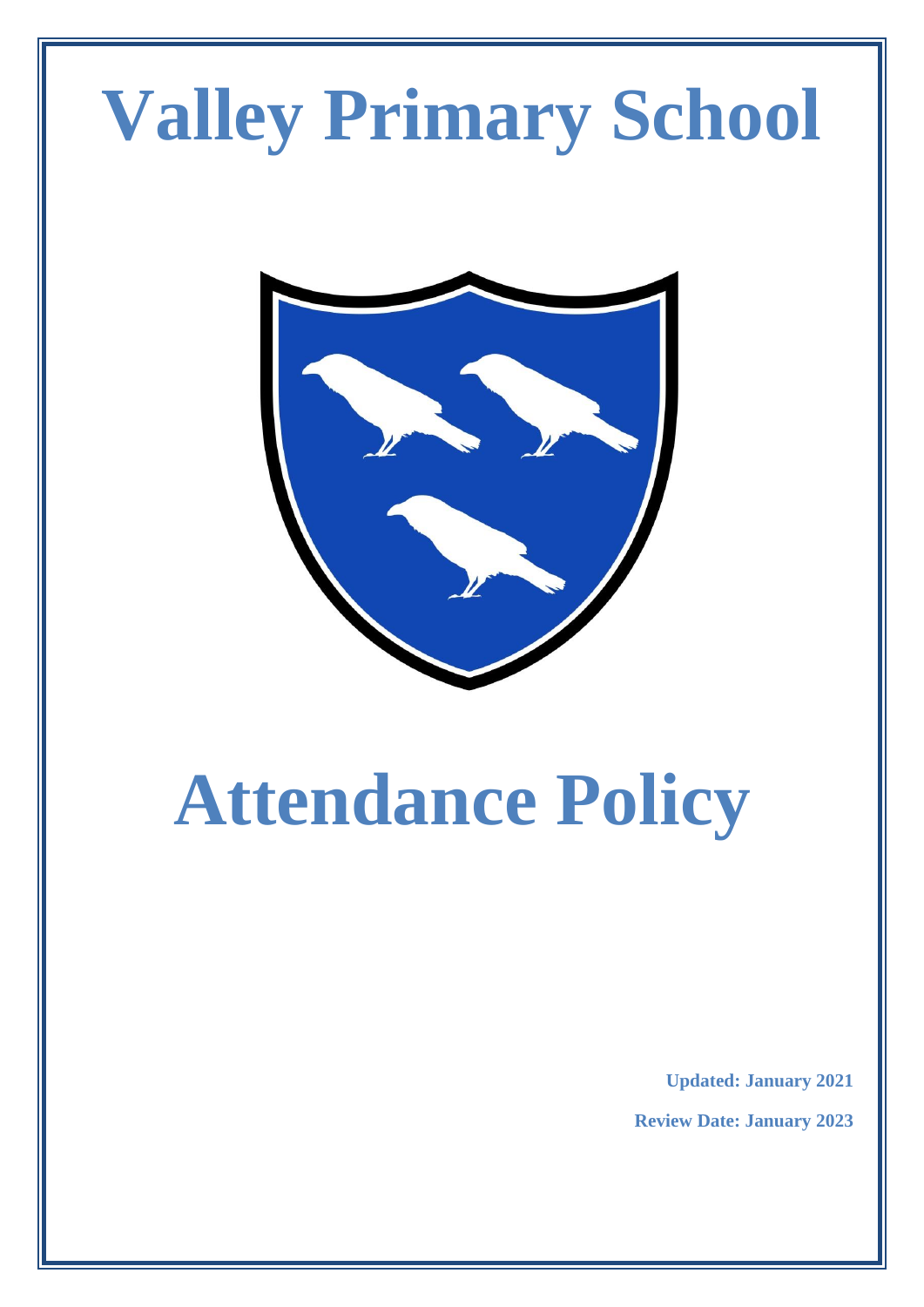## **ATTENDANCE POLICY**

Regular and punctual attendance is crucial for a child's future life chances and establishes a positive work ethic early in life. At Valley, we set an attendance target of 97%+ for all pupils.

The school staff, Governors and Trustees believe that all pupils benefit from regular school attendance and therefore will encourage and support all parents and carers in ensuring their children maximise their educational opportunities through regular attendance, and that any difficulties that impact upon attendance are identified and acted upon promptly.

#### **Start of the school day**

Lessons start at 8.55 a.m. If a child misses registration they will be marked 'Late' (L) in the register. If they arrive after the start of the school day, 8.55 a.m pupils must report to the school office. If they arrive after the closure of registration at 9.10am, they will be marked as (U) and the lateness will be recorded as an unauthorised absence for the AM session. The start of the afternoon session in the infants is 1.00 p.m. and 1.30pm in the juniors. As in the mornings, attendance after this time will be marked as 'late' (L) and if the arrival is later than 15 minutes after afternoon registration has closed, children will again be marked as (U), an unauthorised absence for the PM session.

#### **Parental responsibility**

Parents/Carers should ensure their children attend school regularly and on time and be aware of their legal responsibilities. It is important that children arrive at school punctually, prepared for the school day. It is the parents' responsibility to contact the school on the morning of each day of absence before 9 a.m. giving the reason for the absence and an estimation of how long the child is likely to be away from school. If the child does not return to school within 5 consecutive days, then the school will need medical evidence either in the form of an appointment card, doctor's certificate or a photocopy of the prescription in order to authorise the absence.

If contact is not made by the parent/carer when a pupil does not attend school, they will be contacted by the school office. If there is no response to this, the Educational Welfare Officer (EWO) will try to make contact to ascertain the reasons for absence.

Any absence that is not explained by an email or phone message will be classed as unauthorised. All children's absence will be monitored by the school and Education Welfare Officer.

### **Staff responsibilities**

The school staff has a legal requirement to ensure that the register is taken a.m. and p.m. and will keep regular and accurate records of all attendance. Attendance will be monitored by school office staff who will attempt to make contact with parents/carers whose child fails to attend school with no reasonable explanation being given.

The Head Teacher along with all other staff will continue to promote and encourage good attendance and ensure that the school provides a safe and welcoming environment and atmosphere for the children. Any irregular and unjustified patterns of attendance, or frequent late arrivals, will be discussed with one of the Senior Leaders at school in the first instance. Some cases are referred to the school's Education Welfare Officer and parents/carers may be asked to meet with the EWO and Head Teacher to discuss their child's attendance.

#### **Leave of absence**

Holiday dates are published at least a year in advance and the school is unable to authorise absence other than illness, bereavement of an immediate family member, or forced school closure. Other than exceptional circumstances, all other absence will be recorded as unauthorised. At Valley, exceptional circumstances are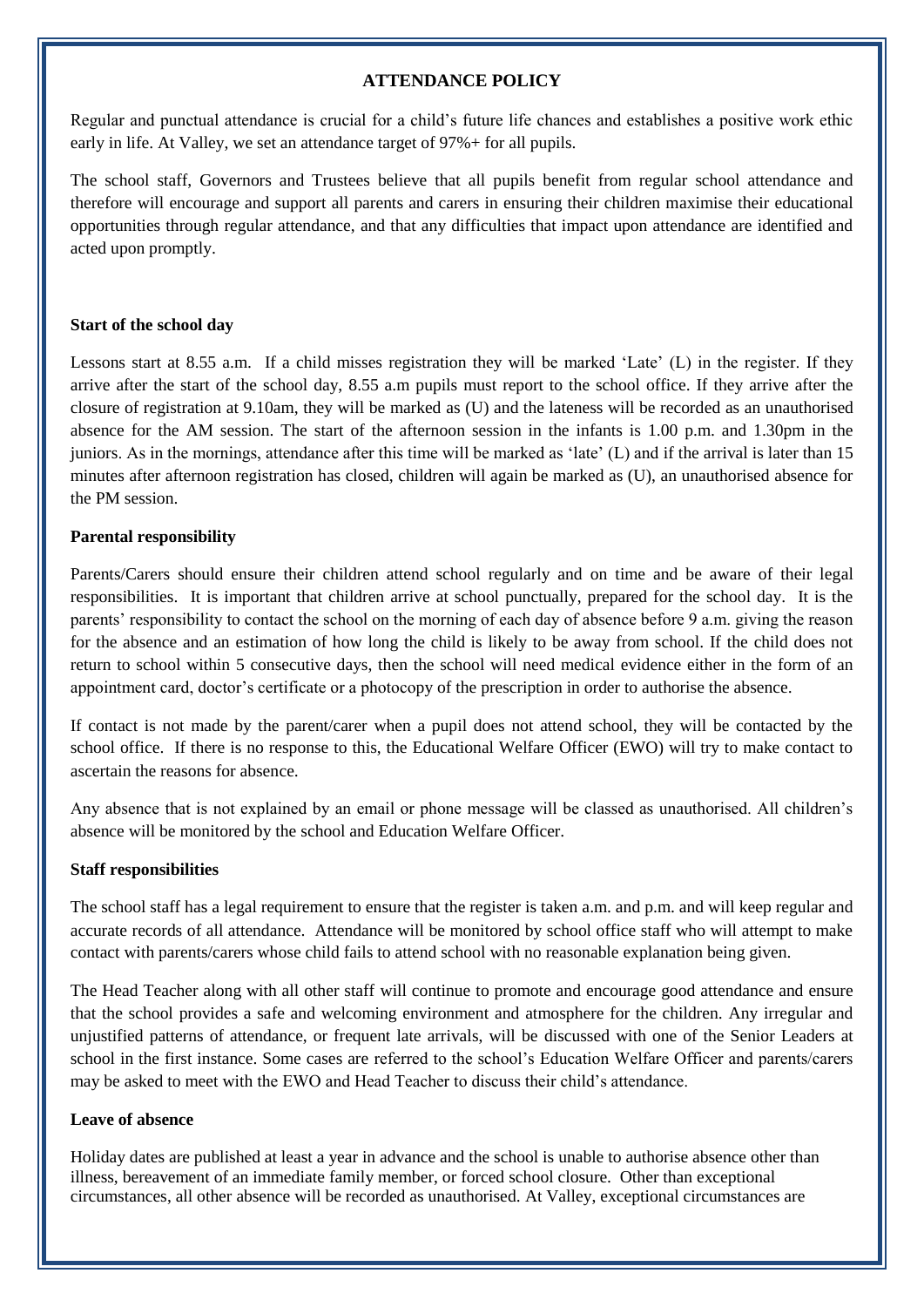emergency or unavoidable events which relate directly to the child or immediate parents / carers i.e mother / father

If parents wish to withdraw their child from school, then a letter or email from parents/carers will be required explaining the reasons behind the absence and sent to the school office, a minimum of 5 days before the date of departure. The school will consider the application and parents/carers will be notified in writing with the outcome.

### **Fixed Penalty Notice**

Where absences are unauthorised:

- Referral can be made to the Educational Welfare Officer [EWO] where legal sanctions may be applied in the usual manner.
- Where 10 unauthorised sessions i.e. 5 days occur, the school, at the discretion of the Head Teacher, will apply to the Local Authority for the issuing of a penalty notice. This application would be made after consultation with the EWO.
- The offence of non-school attendance is absolute and the legal requirement regarding evidence is simply that the child did not attend.

The penalties are as follows:

- £120.00 fine for each adult/carer with parental responsibility, for each child absent in a household if paid within 28 days.
- £60.00 fine for each adult/carer with parental responsibility, for each child absent in a household if paid within 21 days.

Failure to pay will result in a summons to the Magistrate's Court.

#### **Monitoring attendance**

The school will monitor the attendance levels of all pupils on a regular basis. Where children have an attendance between 95% & 93% the school will monitor the pattern and reasons for the absence.

Where a child's absence is 93% and below, the school will issue a first letter informing parents/carers that their child's absence will be carefully monitored. If there is no improvement in the child's attendance, or the absence rate continues to rise, then a second letter will be issued instructing that all future absences must be verified/authorised by a medical professional that the child is not well enough to attend school or, they will be unauthorised. If there continues to be cause for concern, a third letter will be sent informing parents/carers that their case has been passed to the Education Welfare Officer (EWO) and parents/carers may be asked to attend a meeting to discuss their child's attendance.

Additionally, when a child's absence is 93% and below and absence rates are as a result of repeated illness, the school might invite the parents is to a meeting to discuss illness patterns with the School Nurse. Equally, if the child has a diagnosed medical condition and has attendance of 93% and below, a meeting might be arranged with the School Nurse to discuss the option of reviewing or implementing a Health Care Plan.

Where the absence is 90% or below, the Education Welfare Officer will become involved and they too will continue to monitor the absences, and liaise with the family. Parents/carers may also be asked to attend a meeting to discuss their child's attendance. The London Borough of Bromley request attendance data from the school on a termly basis. The names of pupils who have attendance of 90% and below have to be given to the London Borough of Bromley as they are deemed as persistent absentees.

The school requests medical evidence for all absences due to illness when a pupil's attendance is 90% and below. Medical evidence can be:

- Doctor's Note / Letter
- Appointment Card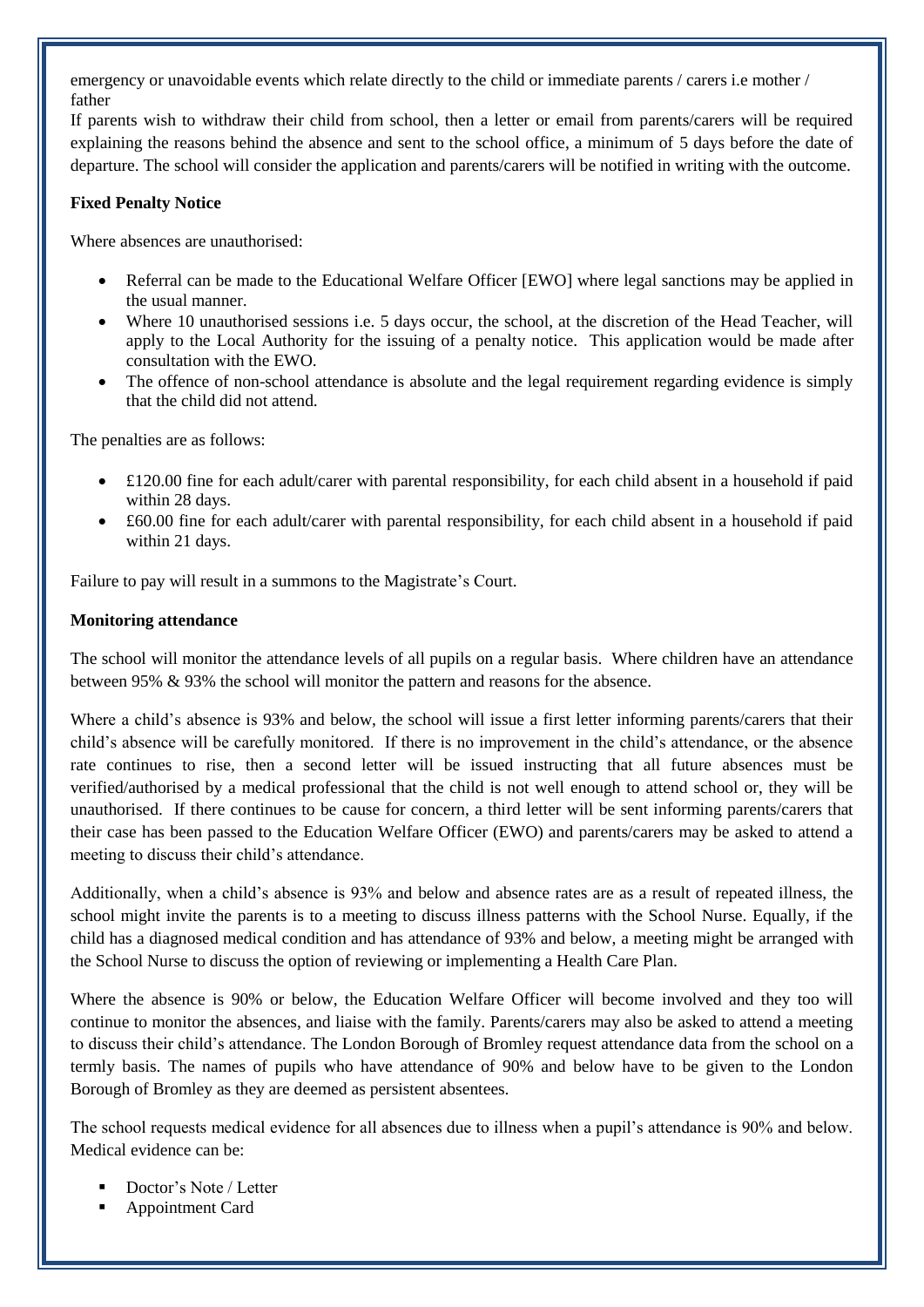Prescription

## **Broken Weeks**

As part of our attendance monitoring, we also look at the number of broken weeks pupils have. A broken week is when a pupil has not attended school for the full week. If a pupil has 6 or more broken weeks, this means that they have been unable to attend school for half a term without an absence. In these cases, parents will receive letters informing them of their child's number of broken weeks and, in the more extreme cases, parents will be invited to attend a meeting with the EWO.

# **COVID-19 and Periods of Lockdown**

Parents are encouraged to send their child to school when the Government dictates that it is safe for schools to be open fully. Senior staff will meet with families to discuss any anxieties that they might have regarding their child attending school.

During periods of local or national lockdown, different codes are applied to the registers to demarcate your child's attendance at school.

Occasionally, during specific periods eg, the first half-term of the school's full re-opening, the issuing of fixed penalty notices relating to pupil absence is relaxed. Parents will be informed by letter when the rules are relaxed and when this policy applies in full.

# **Attending dental and medical appointments**

Dental and medical appointments should, whenever possible, be made outside of the school day or during school holidays. If it is unavoidable that a child should have an appointment during school hours, the school office should be notified in writing of the date and time of the appointment and when the child will be collected/returned to school.

The school does not expect a child to be absent all day for an AM or PM appointment but instead should be collected or returned to school before or after the appointment. Evidence of the appointment should also be given to the school. In all cases, medical evidence of appointments is required to apply the necessary codes to the school register.

### **Other Appointments**

At Valley, we recognise that some of our pupils lead busy lives outside of school whether that be in music and the arts, sport, scouting associations and modelling.

The school will authorise up to three days of absence relating to a pupils' pastime where they are performing at a high level. All absences will require authorising documentation from the club or organisation that is requesting the pupil's absence.

### **Responding to non-attendance**

When a pupil does not attend school, the school will respond in the following manner:

- On the first day of absence if a note or telephone call has not been received by 9 a.m., parents will be sent a text message asking them to provide details of the absence. A subsequent text message will be sent, followed by a phone call if parents have not responded to the first text message.
- If by the second day there has still been no contact made, a staff member might undertake a home visit to check on the welfare of the pupil and their family.
- When concern escalates due to loss of contact with a family, the Education Welfare Officer (EWO) might carry out a safeguarding visit.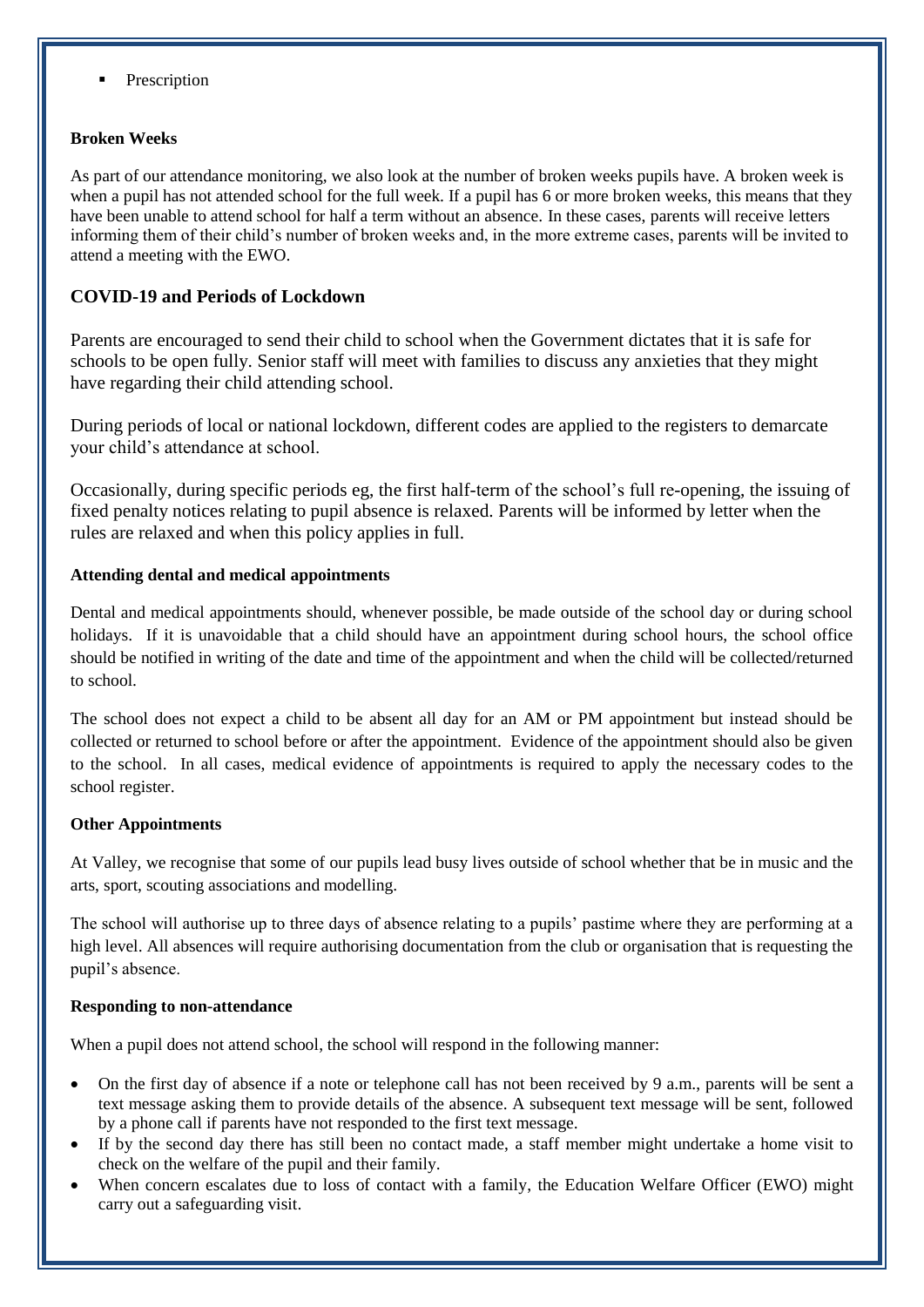• Persistent non-attendance including unauthorised holiday leave and/or lateness that cannot be justified in law could result in legal proceedings or consideration could be given to the issuing of a fixed penalty notice in accordance with the Local Authority's Penalty Notice protocol. In addition, the school will support the Education Welfare Officer in prosecutions brought under Section 444 Education Act 1996.

#### **Changing schools**

If parents/carers decide to send their child/children to another school, then they must inform the school as soon as possible. A pupil will not be removed from this school's roll until the following information has been received, investigated and confirmed by the Borough of Bromley:

- The date the pupil will be leaving Valley Primary School and date of starting the new school;
- The parents' new home address (if applicable) and that of the new school.

The pupil's school records will be sent on to the new school as soon as possible.

In the event that the school has not been informed of the above information, the family will be referred to the Child Missing in Education Officer at Bromley Council.

Reviewed: January 2021

Next Review: January 2023